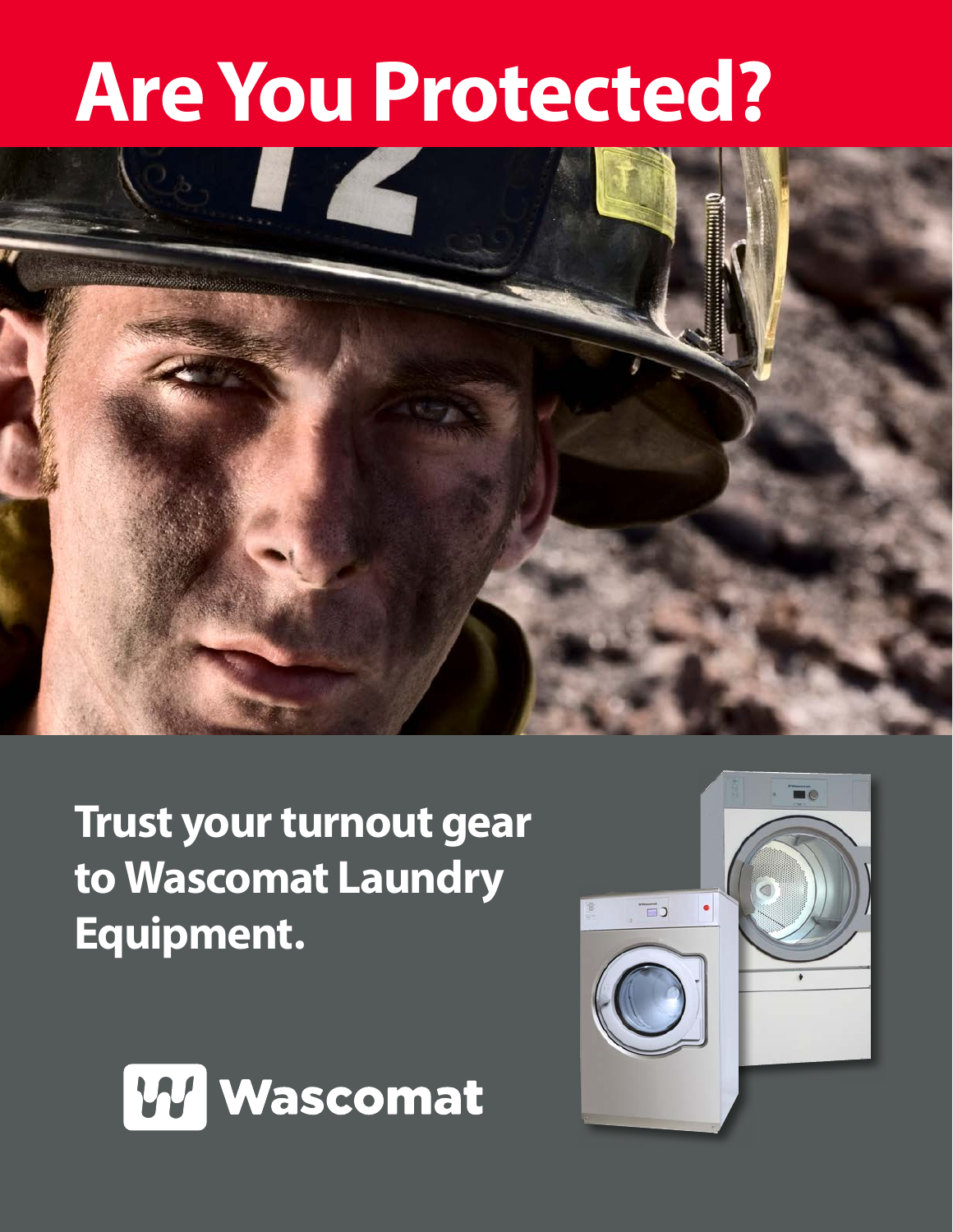## **Thorough cleaning of gear is critical for safety.**

The NFPA, protective garment manufacturers, and OSHA blood-borne pathogen standards require the washing of protective gear in a commercial front load washer. Dirty, contaminated gear must be washed correctly because the toxins and hydrocarbons are extremely dangerous to the firefighter and anyone who comes in contact with it.

#### **The most important tool you have is your gear.**

Every firefighter knows that bunker gear is the most important tool they have in staying safe while on the job. Protective garments must be consistently and properly cleaned in order to prolong the life of the clothing and keep the firefighter healthy and safe.

Health studies show that exposure to harmful chemicals, blood-borne pathogens, and fire residue can be a greater risk to firefighters than the actual fire itself. Hydrocarbons contain dangerous carcinogens and can carry 90% of the toxins produced by a fire. These toxins reduce the effectiveness and shorten the lifespan of the gear; lethal toxins can be absorbed through the skin; and oily residue and soot can increase conductivity of electricity and burst into flames.

These deposits are not removed by hosing off gear. Scrubbing is also not recommended as it only removes surface deposits, and washing in a home machine can expose the firefighter's family to hazardous residue. It also doesn't provide the results you require.

#### **Wascomat is your best choice – now and for the future.**

Wascomat manufactures a complete line of programmable commercial washers and dryers in different sizes to meet the needs of your firehouse – whether big,

small, or growing. Wascomat machines are engineered to return your protective gear to optimal condition, removing dangerous oily residues and toxic hydrocarbon by-products effectively.

The programmable machines are designed to easily handle firehouse growth or any other changes in your operations. The programs can be adjusted with new washing instructions or requirements – all with a simple turn of a dial. You can customize individual programs for your turnout gear, truck towels, liners, gloves, and of course also have the ability to process regular wash such as clothing, towels, bedding, and station wear.

#### **Shorter turnaround time.**

Firefighters need their gear back in service quickly, usually by the next shift. Contaminated gear washed in a Wascomat washer will cut your turnaround time dramatically with some loads processed in one hour.



#### **Compass Pro features:**

Compass Pro provides the ultimate in flexibility and control over your laundry operations:

- Customize wash programs to increase efficiencies, meet specific wash requirements, and lower costs.
- Select display language
- Total of 30 built-in programs with room for 10 additional custom programs.
- Reduce operator error by displaying only the programs you use.
- Built-in diagnostics and statistics.

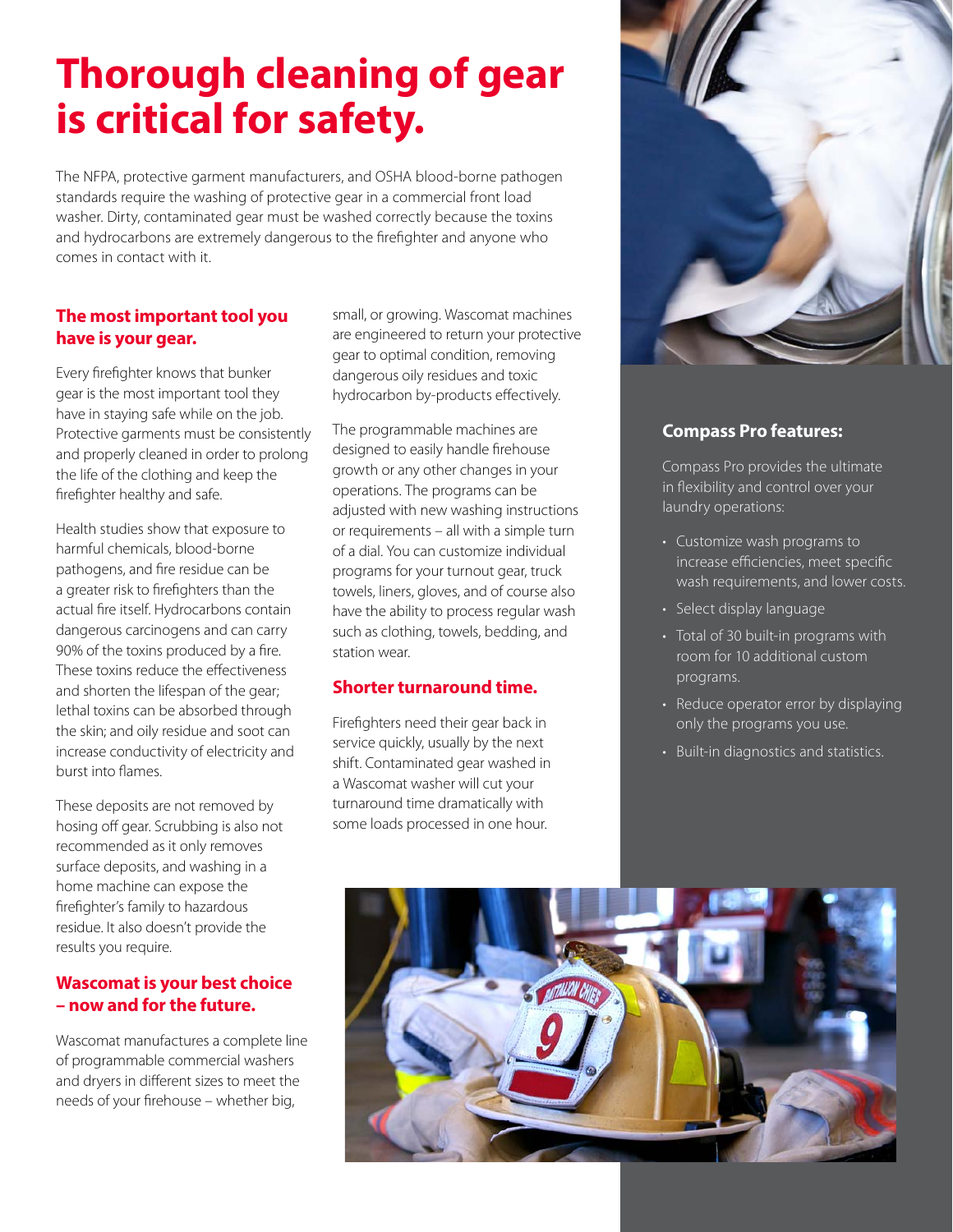## **Quickly return your gear to optimum condition.**

Wascomat's 100 G-force frequency-controlled washers spin at the correct extraction speeds for properly cleaning turnout gear (the NFPA recommends not exceeding 100 G-force). In many cases, manufacturers of protective clothing void the warranty if washed in higher spin machines. Wascomat washers are designed to provide greater reliability by reducing mechanical stress on belts, motors, and bearings. This precision-engineering reduces downtime and improves machine availability resulting in faster turnaround time. You will immediately benefit from Wascomat's low operating costs and proven durability.

Wascomat's 100 G-force washer with Compass Pro continues our tradition of excellence in technology, design, and quality:

- Lowest water consumption in the industry.
- Create fully customized programs that meet your needs.
- Inverter driven motor for smooth and quiet operation, and high efficiency.
- Soft-grip, slip-lock door handle for safe and trouble-free operation. Durable in any environment.
- Door unlocks immediately at the end of final cycle. Wascomat washers are the only machines that have instant start and stop. No delays.
- Unique 4-compartment supply dispenser lets you conveniently load all laundry supplies before starting the wash.
- Provisions to connect up to 5 liquid supplies.
- Riveted steel construction eliminates welds for strength and durability.
- Easy to maintain. Reliable service and parts are available throughout North America from your local authorized Wascomat distributor.

#### **Proper drying is very important**

Protective garment manufacturers have specific instructions for properly drying turnout gear – and we can help you meet those guidelines. Wascomat dryers can handle all your regular wash and are available with special inserts for drying gloves, helmets, and masks.



*Special dryer inserts available for properly drying protective gear such as gloves, helmets, and masks.*



Wascomat products are built to last. In fact, there are 40 year old Wascomats still working in laundries today. It's time to talk to your local authorized distributor about Wascomat equipment for your firehouse!